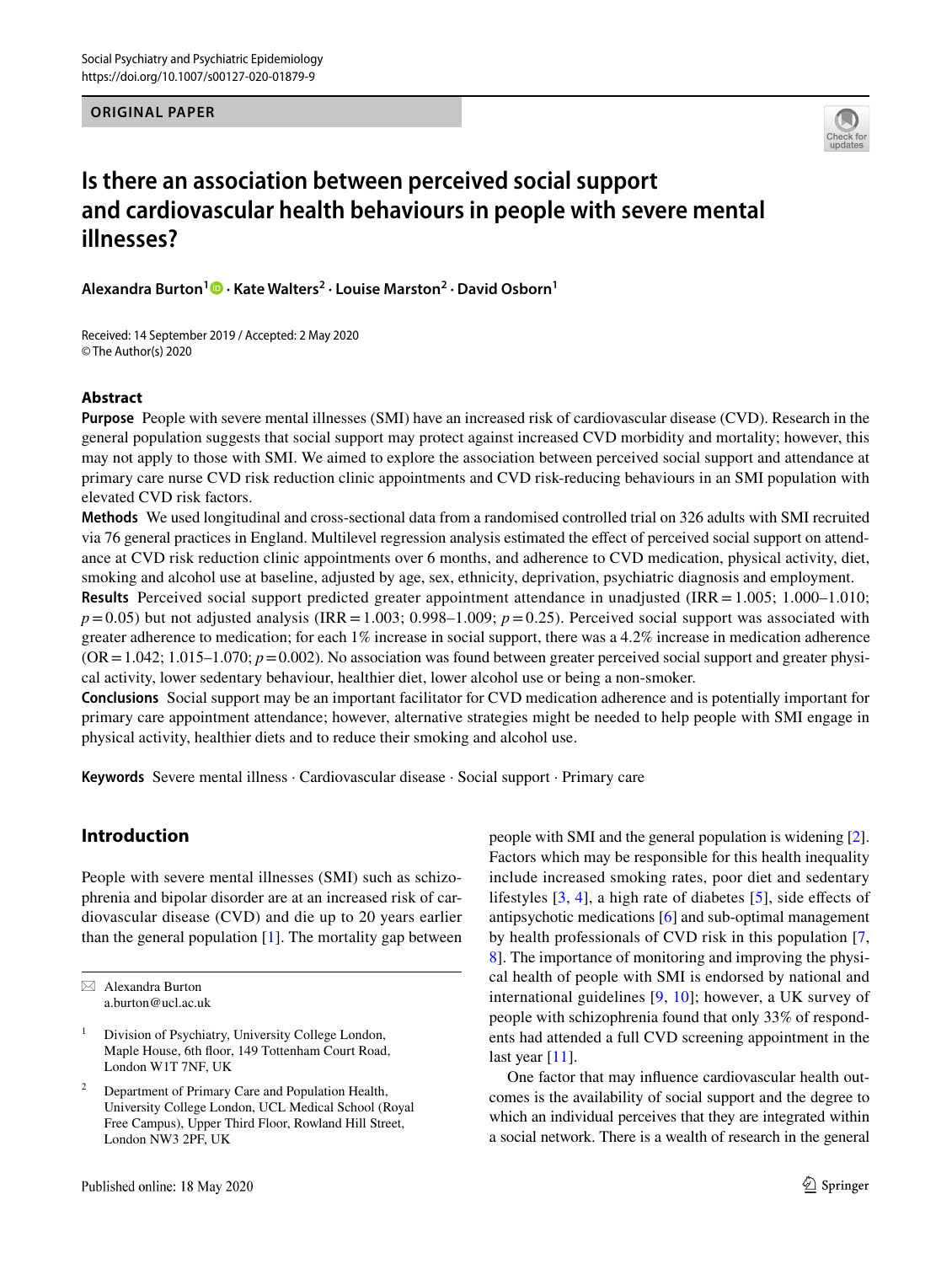population indicating that people with low levels of social support have worse health outcomes than those who have positive social relationships including an increased risk of mortality in people with CVD  $[12, 13]$  $[12, 13]$  $[12, 13]$  $[12, 13]$ , diabetes  $[14]$  $[14]$  $[14]$  and hypertension [\[15](#page-9-14)]. Theories suggest that social support either has a direct impact on cardiovascular health through its infuence on social norms and behaviours such as cigarette smoking, alcohol use, dietary intake and physical activity, or an indirect or "bufering" efect whereby the presence of social support reduces stress, which in turn strengthens cognitive, emotional and physiological responses to illness [[16,](#page-9-15) [17\]](#page-9-16). Measures of social support which assess the quality of relationships and the perceived availability of support if and when it is needed better predict health outcomes than measures of received support (whereby the level of support is assessed in response to current scenarios or life events), or binary measures such as living alone or marital status [\[12\]](#page-9-11).

Research with SMI populations has found associations between greater social support and improved psychiatric outcomes including fewer psychiatric relapses [\[18,](#page-9-17) [19](#page-9-18)] and greater adherence to psychiatric medications [\[20](#page-9-19), [21](#page-9-20)]. Qualitative studies have identifed a lack of social support as a barrier for physical activity [\[22](#page-9-21)[–24](#page-9-22)] and quitting smoking [[25](#page-9-23), [26](#page-9-24)] in people with SMI; however, only one observational study identifed an association between greater social support and physical activity [[27\]](#page-9-25). A small number of studies found no association between social support and physical activity [\[28,](#page-9-26) [29\]](#page-9-27), diet [\[28](#page-9-26)], smoking [\[30](#page-9-28), [31\]](#page-9-29) or alcohol use [[32,](#page-9-30) [33](#page-9-31)] in people with SMI. Limitations of these studies included a lack of validated measures of social support, use of non-global measures to assess social support and small sample sizes. Only one study took place within a UK health setting [[32](#page-9-30)]. To our knowledge, no studies currently exist on the relationship between perceived social support and attendance at CVD health-related appointments or adherence to CVD risk-reducing medications in SMI populations.

Our primary aim was to investigate whether higher perceived social support was associated with attendance at a greater number of primary care practice nurse/health care assistant (HCA) CVD health promotion appointments over 6 months in people with SMI and raised CVD risk factors. The secondary aims were to test whether there were crosssectional associations between higher perceived social support and greater adherence to CVD medications, increased physical activity, lower sedentary behaviour, healthier diet, being a nonsmoker and lower alcohol use.

# **Method**

### **Procedure**

We conducted a secondary analysis of data collected as part of the PRIMROSE RCT which tested the efectiveness of a CVD risk-reducing intervention for people with SMI in primary care [[33](#page-9-31), [34](#page-9-32)]. The intervention consisted of appointments with a practice nurse or HCA over 6 months and aimed to reduce CVD risk factors including raised cholesterol, smoking, unhealthy diet, alcohol use and low levels of physical activity in people with SMI who had two or more risk factors for CVD. The comparison group received treatment as usual. We tested for an association between perceived social support at baseline and attendance at PRIMROSE primary care intervention appointments at 6-month follow up. Cross-sectional analyses were conducted to assess whether there were associations between perceived social support and self-reported adherence to CVD risk-reducing medications, physical activity, diet, alcohol use and smoking at baseline. Data collection was approved by the City Road and Hampstead Research Ethics Committee (Reference No. 12/LO/1934, 10 January 2013) as part of the PRIMROSE trial NRES committee application.

### **Participants**

The sample consisted of 326 patients aged 30–75 years old who were included on the SMI register at one of 76 GP practices recruited to the PRIMROSE trial [[34](#page-9-32), [35\]](#page-10-0). All recruited participants had a diagnosis of schizophrenia, persistent delusional disorder, schizoafective disorder, bipolar afective disorder, psychosis, psychotic depression or other psychotic disorder recorded in their GP medical record. The trial inclusion criteria were a raised total cholesterol above 5 mmol/l or raised total cholesterol/HDL cholesterol ratio above four; and one or more other CVD risk factors including:  $BMI > 30 \text{ kg/m}^2$ , current smoker, blood pressure > 140 mmHg systolic and/ or > 90 mmHg diastolic on two or more consecutive occasions,  $HbA_{1c}$ of 42–47 mmol/mol (6.0–6.4%), diagnosis of diabetes or hypertension.

Participants were excluded from the study if they were currently in an inpatient unit or accessing a crisis service, had a diagnosis of an organic mental health problem, personality disorder and/or severe cognitive impairment, life expectancy of less than 6 months, were pregnant or had pre-existing CVD.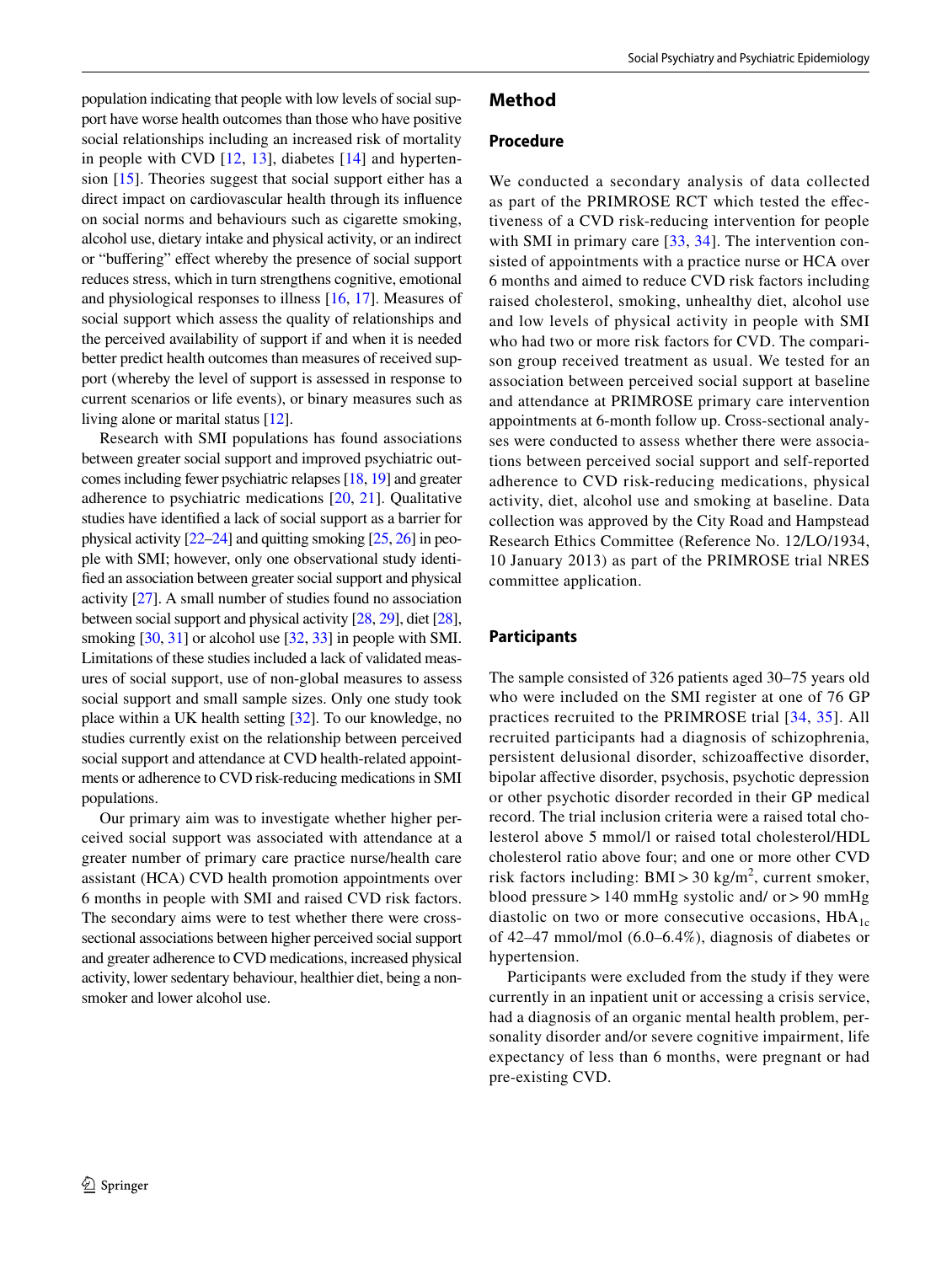#### **Measures**

Data were collected by research nurses working in clinical research networks (CRNs) in England from three sources (1) the participant's medical record (2) researcher-administered questionnaires and (3) self-complete patient questionnaires. Attendance at the PRIMROSE intervention appointments was collated by practice nurses or HCAs based in recruited GP practices.

#### **Demographics and descriptive data**

We recorded participants' sex, ethnicity, date of birth, marital status, social network size, living arrangements, employment status, Townsend deprivation quintile and whether they had a support worker. Primary psychiatric diagnosis was taken from the participant's GP medical record. All other demographic data were collected directly from the participants using researcher-administered questionnaires.

#### **Perceived social support**

Perceived social support was measured using the Medical Outcomes Study: Social Support Survey—MOS-SSS [\[36](#page-10-1)]. The MOS-SSS is a validated and widely used self-report measure of the perceived availability of functional social support (i.e., whether social support would be available if and when it was needed) [\[37](#page-10-2)]. The MOS-SSS has been used to assess perceived social support in populations with schizophrenia [\[38\]](#page-10-3) and consists of 19 items each assessed using a fve point Likert scale to determine whether participants feel that they are supported one "none of the time" to fve "all of the time". Questions assess the perceived availability of emotional and informational support, practical support, afection and positive interactions. An overall functional support index score is generated by calculating the average score across the 19 items in the scale. The range for the overall score is 1–5 which was then converted using a formula developed by the paper authors, so that the lowest possible score was 0 and the highest possible score was 100.

The measure is reliable (Cronbach alpha coefficient =  $0.97$ ) and stable over time [ $36$ ].

# **Attendance at PRIMROSE CVD risk reduction intervention appointments**

Attendance at appointments was only assessed in the PRIM-ROSE intervention arm (*n*=155 people). Practice nurses/ HCAs delivering the PRIMROSE intervention were asked to complete an appointment attendance spreadsheet for each participating patient at their GP practice and indicate whether or not an appointment was scheduled and subsequently attended, or not attended. Practice nurses/HCAs

were asked to deliver a minimum of eight and a maximum of 12 appointments to each patient over a 6-month period. Practice nurses/HCAs were advised to see participants every 1–2 weeks for their frst fve intervention appointments, reducing to every 2–4 weeks for the remaining appointments.

#### **CVD medication adherence**

Adherence to medication was measured using the validated Morisky Medication Adherence Scale  $(MMAS-8)^1$  $(MMAS-8)^1$  [[39,](#page-10-4) [40](#page-10-5)]. The scale has been widely used in research with hypertensive and diabetic populations [\[41](#page-10-6), [42](#page-10-7)]. It is a patient selfcomplete questionnaire that can be used to ask participants about specifc medication use and was administered in this study to ask participants specifcally about their adherence to CVD risk-reducing medications such as statins, antihypertensives, metformin, stop-smoking medication and/or diabetic medications. The scale contains eight questions; the frst seven of which are yes/no responses and the fnal item is a five point Likert response. A total score of 0–8 is possible with higher scores indicating greater medication adherence.

#### **Physical activity**

Physical activity was assessed using the International Physical Activity Questionnaire (IPAQ) short form [\[43](#page-10-8)], a widely used self-complete questionnaire which has been validated in people with schizophrenia [\[44,](#page-10-9) [45](#page-10-10)] The questionnaire has been shown to demonstrate good test–retest reliability, and reasonable concurrent and criterion validity [\[43\]](#page-10-8). It is structured so that it gives separate scores in three domains: walking, moderate intensity activity and vigorous intensity activity. The fnal question asks participants to indicate how much time they spend sitting on a typical day during the last 7 days.

#### **Diet**

Diet was assessed using the Dietary Instrument for Nutrition Education (DINE), a validated food frequency questionnaire which is administered as a structured interview [[46](#page-10-11), [47](#page-10-12)]. The DINE was developed and validated in a sample of 206 primary care attenders in the UK and has been used to assess dietary behaviour in previous research studies with people with SMI [\[48](#page-10-13)]. Questions were asked on the frequency that 19 specifc foods were eaten by the participant, organised

<span id="page-2-0"></span><sup>&</sup>lt;sup>1</sup> The MMAS (8-item) content, name, and trademarks are protected by US copyright and trademark laws. Permission for use of the scale and its coding is required. A license agreement is available from Donald E Morisky, 14,725 NE 20th St Bellevue, WA 98,007, USA; dmorisky@gmail.com.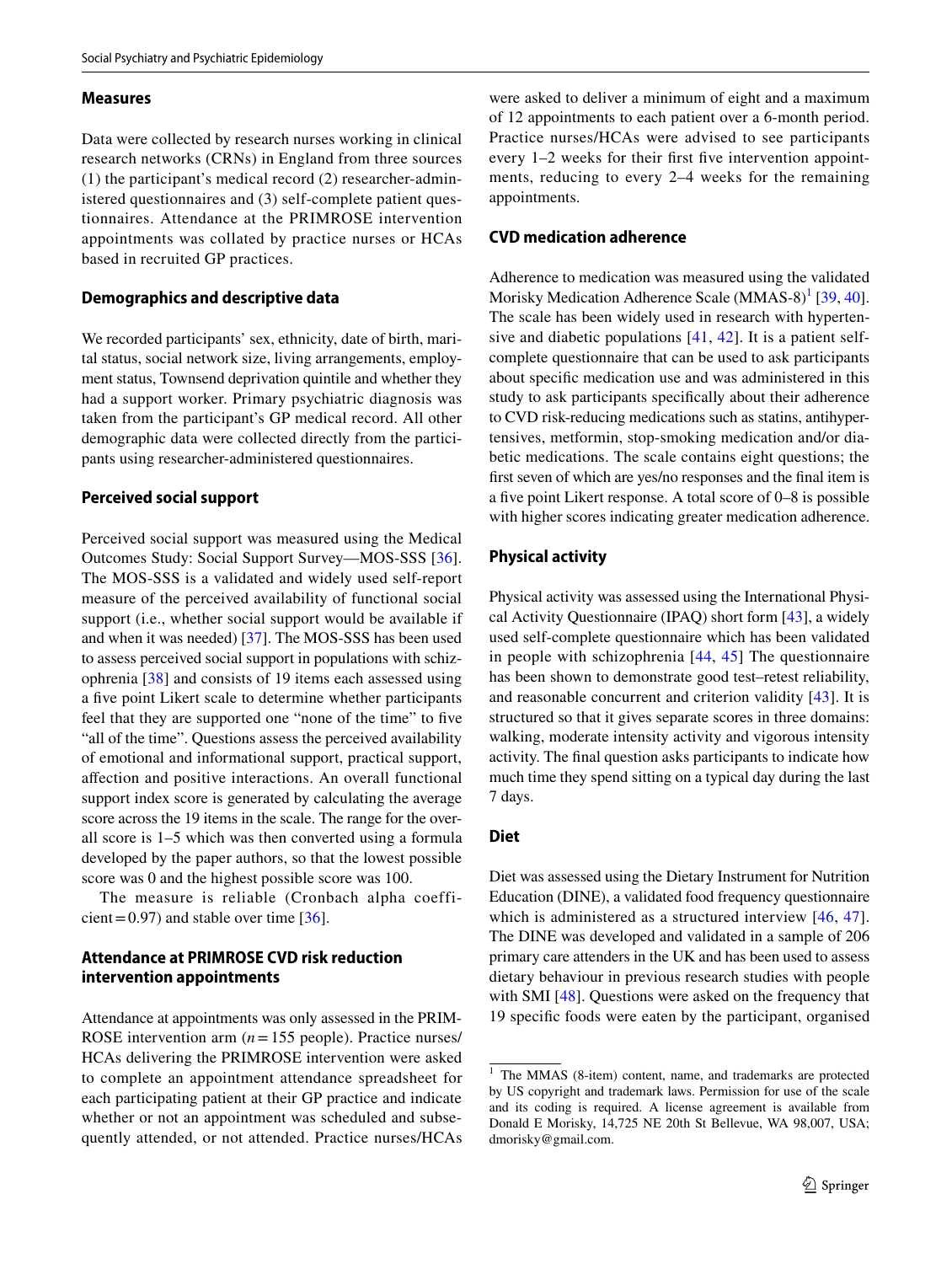into total fat, fbre and unsaturated fat food groups. Separate overall scores were then calculated for each food group with a higher score on each respective food group (fat, fbre and unsaturated fat) indicating a greater intake of that specifc food group and categorised as either low, medium or high consumption. The questionnaire does not allow for an overall dietary score to be calculated.

### **Alcohol use**

Alcohol use was measured using the Alcohol Use Disorders Identifcation Test (AUDIT) [[49\]](#page-10-14). It has been validated and found to be reliable in studies involving people with SMI [\[50](#page-10-15), [51\]](#page-10-16) and is widely used in UK clinical practice to assess whether a patient is at risk of alcohol misuse problems. It consists of 10 questions with the frst three questions measuring frequency and quantity of alcohol use. If a score of fve or more is obtained, participants are then asked the remaining seven questions which explore the perceived consequences of the participant's alcohol use. A score of 0–40 is possible with higher scores indicating increasing risk of alcohol dependency.

#### **Smoking**

Participants were asked their current smoking status: (1) non-smoker, (2) ex-smoker, (3) light smoker (9 or less cigarettes a day), (4) moderate smoker (between 10 and 19 cigarettes a day) or (5) heavy smoker (20 or more cigarettes a day). Answers were converted in to a binary outcome and participants were categorised as either (1) current smokers or (2) non-current smokers.

#### **Statistical methods and data analysis**

We used Stata Version 14 [\[52\]](#page-10-17) to carry out the statistical analyses. Summary statistics for all variables were produced. For continuous variables, the mean and standard deviation or median and interquartile range were computed as appropriate. Summary statistics for categorical variables were reported as frequency and percentage within each category.

Continuous independent and dependent variables were explored for normality using histograms and, following modelling, residual plots were generated. Unadjusted analyses were then performed between the independent variable of perceived social support as measured by the MOS-SSS questionnaire and each pre-specifed dependent variable using random efects logistic regression. Negative binomial regression was used for count outcomes that were over dispersed. Adjusted analyses were then performed, frstly entering sex and age into the model and then sex, age, ethnicity, psychiatric diagnosis, deprivation and employment.

The analyses accounted for clustering as a random efect at the level of the GP practice.

The analysis on the primary outcome (attendance at PRIMROSE intervention appointments) was conducted on the intervention group sample only as the control group did not receive the intervention. All other analyses were performed on the combined baseline data from both the intervention and usual care groups treated as one sample.

#### **Covariates**

Based on previous research on predictors of social support and CVD risk-reducing behaviours in people with SMI, we included the following covariates in the adjusted models: sex, age, ethnicity, psychiatric diagnosis, deprivation and employment status. Previous research suggested that sex [[53,](#page-10-18) [54](#page-10-19)], age [[53](#page-10-18), [55\]](#page-10-20), ethnicity [\[54,](#page-10-19) [55](#page-10-20)] and employment [[55\]](#page-10-20) were associated with social support in SMI. Studies have also found that sex [[27\]](#page-9-25), age [\[29,](#page-9-27) [56\]](#page-10-21) and psychiatric diagnosis [\[27\]](#page-9-25) were predictors of physical activity in people with SMI, and age [\[30](#page-9-28), [57](#page-10-22)], and ethnicity [[58](#page-10-23)] were predictors of smoking. No studies were found on predictors of attendance at health appointments, adherence to CVD risk-reducing medications, diet or alcohol use in SMI. Deprivation was included as a plausible factor that may have an impact on social support and CVD health behaviours (i.e., those from deprived areas may have less social support and participate in fewer CVD risk-reducing behaviours than those from less deprived backgrounds).

## **Results**

#### **Descriptive analysis**

327 participants were recruited to the study across 76 GP practices with a mean of 4.3 patients and a range of 1–10 patients recruited per GP practice. 155 participants were randomised to the intervention group and 172 to treatment as usual. One patient in the treatment as usual group was identifed as not eligible for the study and was, therefore, removed from the analysis. See Fig. [1](#page-4-0) Participant Recruitment Flow Diagram for further details on the number of participants who were approached, were eligible and recruited to the study.

The amount of missing data for the independent and dependent variables were explored and a low proportion of missing data was identifed. The largest amount of missing data was for the IPAQ total MET minutes score which six out of 326 participants did not complete (1.8% missing data). Complete case analysis was, therefore, used.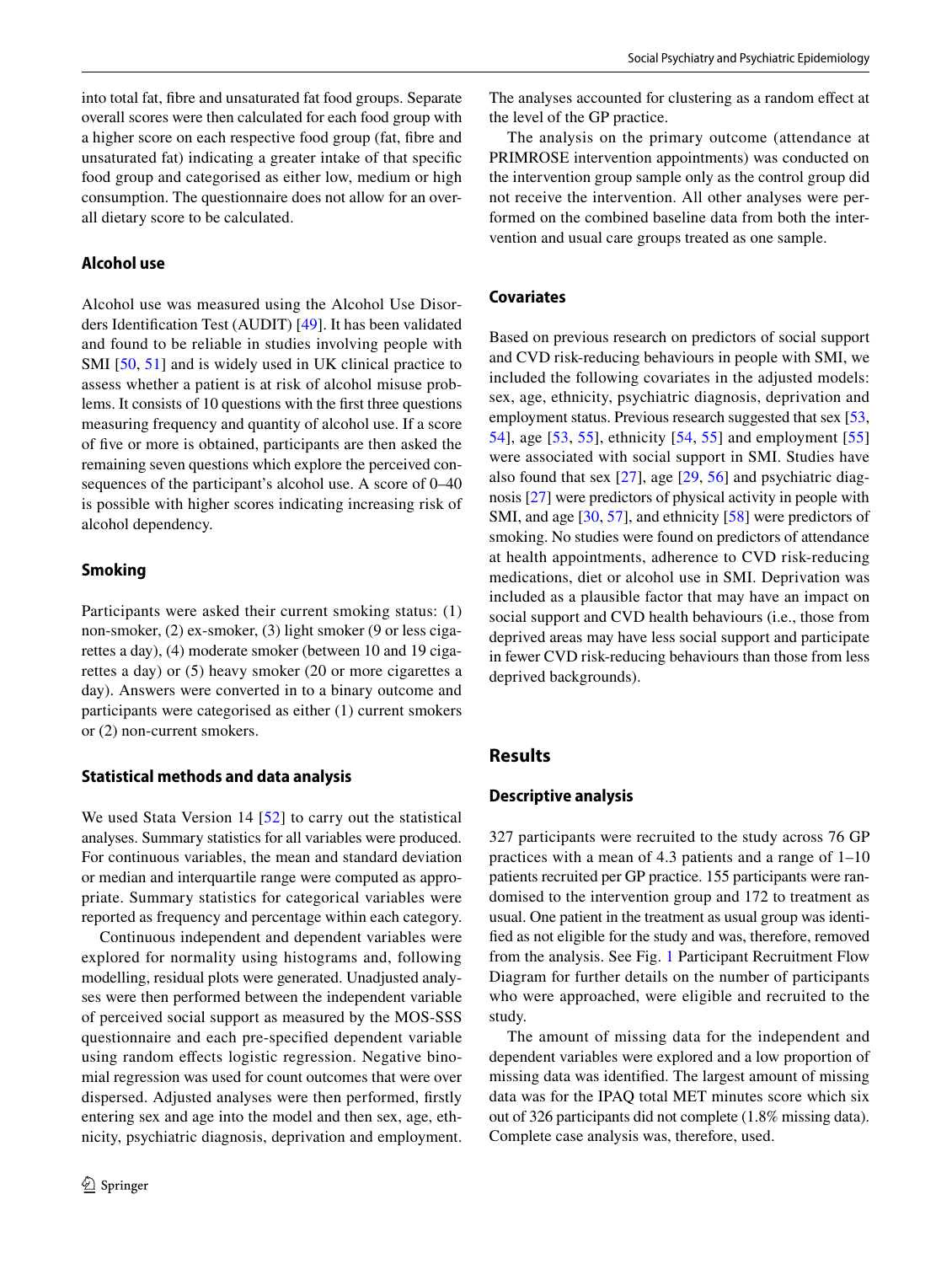

<span id="page-4-0"></span>**Fig. 1** Participant recruitment fow diagram

### **Study sample**

Characteristics of the PRIMROSE intervention group sample on which the primary analysis was conducted and the overall PRIMROSE sample on which the secondary analyses were conducted are presented in Table [1](#page-5-0).

### **Sample receiving the PRIMROSE trial intervention**

The mean age of participants was 50.9 years old (standard deviation = 9.9), with 67 (43.2%) men randomised to the intervention group. 134/155 (87%) participants were white, 11/154 (7.1%) were black, 5/154 (3.2%) were Asian and 4/154 (2.6%) indicated that they were of "other" ethnicity. 54/155 (34.8%) participants had a primary diagnosis of schizophrenia or schizoaffective disorder, 71/155 (45.8%) had a diagnosis of bipolar disorder and 30/155 (19.4%) had a diagnosis of other psychosis. The mean perceived social support score on the MOS-SSS was  $52.39$  (SD = 25.23) with a range of 2.63–100.

### **Total PRIMROSE trial sample**

The mean age of participants was 50.8 years old, with 155 (47.5%) men taking part in the study. 289/325 (88.7%) participants were white, 16/325 (4.9%) were black, 10/325 (3.1%) were Asian and 10/325 (3.1%) indicated that they were of "other" ethnicity. 105/326 (32.2%) participants had a primary diagnosis of schizophrenia or schizoafective disorder, 159/326 (48.8%) had a diagnosis of bipolar disorder and 63/326 (19.0%) had a diagnosis of other psychosis. The mean perceived social support score on the MOS-SSS was 55.96 (SD=25.08) with a range of 2.63–100.

# **Perceived social support and appointment attendance**

The number of appointments attended ranged from 0 to 14 with 123/155 (79.4%) patients attending one or more appointments and 32/155 (20.6%) patients attending none.

An unadjusted negative binomial regression analysis was conducted to assess the relationship between social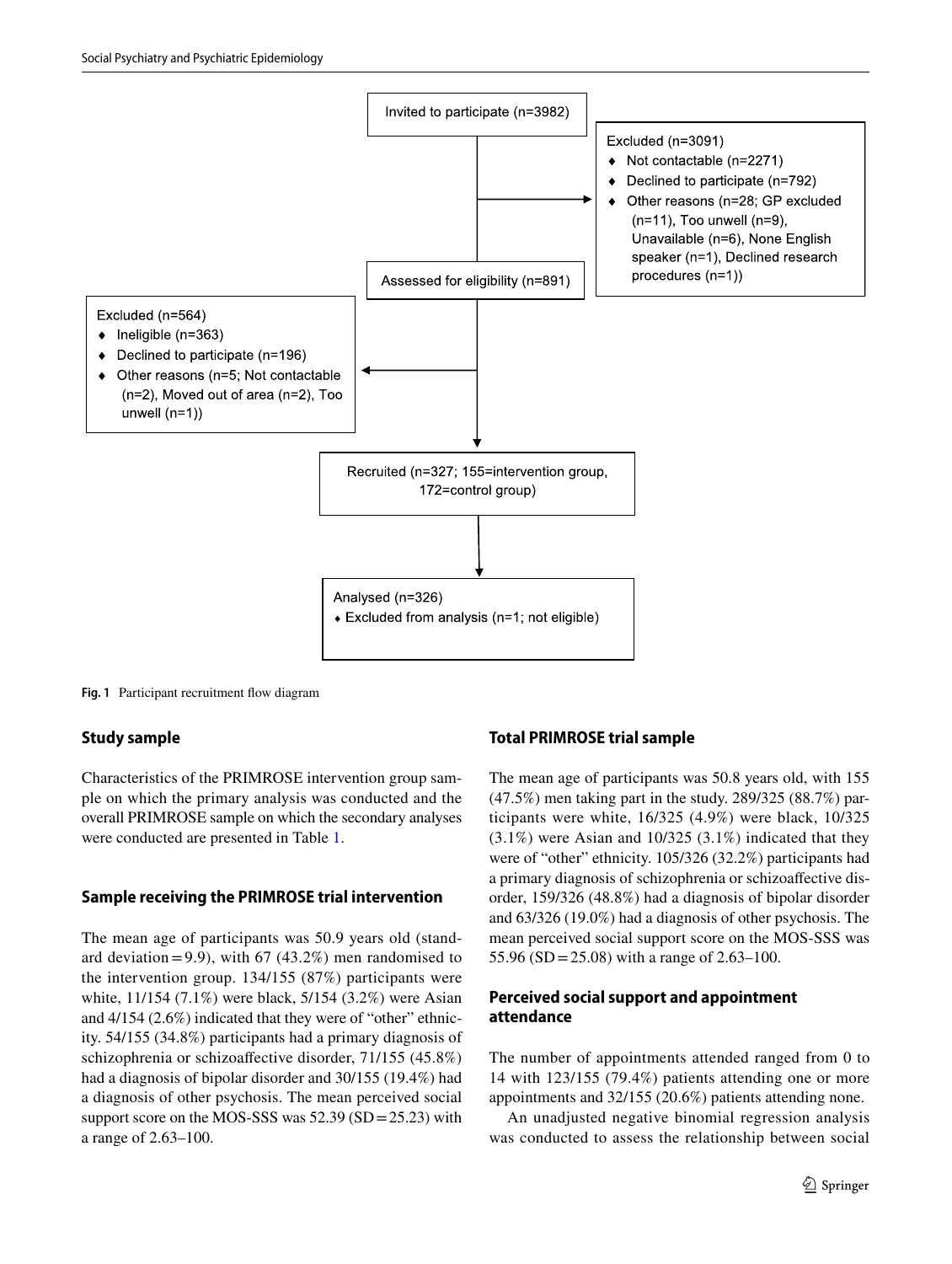<span id="page-5-0"></span>**Table 1** Characteristics of the intervention group and overall samples

| Variable                                                  | Intervention group          |                      | Overall sample |               |
|-----------------------------------------------------------|-----------------------------|----------------------|----------------|---------------|
|                                                           | $n/N$ or<br>mean/<br>median | Percent or<br>SD/IQR | $n/N$ or mean  | Percent or SD |
| Gender                                                    |                             |                      |                |               |
| Male                                                      | 67/155                      | 43.2                 | 154/326        | 47.2          |
| Age                                                       | 50.9                        | 10.0                 | 50.8           | 9.9           |
| Ethnicity                                                 |                             |                      |                |               |
| White                                                     | 134/154                     | 87.0                 | 289/325        | 88.7          |
| <b>Black</b>                                              | 11/154                      | 7.1                  | 16/325         | 4.9           |
| Asian                                                     | 5/154                       | 3.2                  | 10/325         | 3.1           |
| Other                                                     | 4/154                       | 2.6                  | 10/325         | 3.1           |
| Townsend deprivation quintile                             |                             |                      |                |               |
| $1 =$ Least deprived                                      | 22/136                      | 16.2                 | 39/255         | 12.0          |
| $\overline{c}$                                            | 7/136                       | 5.1                  | 18/255         | 5.5           |
| 3                                                         | 17/136                      | 12.5                 | 28/255         | 8.6           |
| $\overline{4}$                                            | 30/136                      | 22.1                 | 58/255         | 17.8          |
| 5-most deprived                                           | 60/136                      | 44.1                 | 112/255        | 34.4          |
| Marital status                                            |                             |                      |                |               |
| Single                                                    | 66/154                      | 42.9                 | 133/324        | 41.1          |
| Married or cohabiting or civil partners                   | 59/154                      | 38.3                 | 123/324        | 38.0          |
| Separated or divorced or civil partners                   | 25/154                      | 16.2                 | 59/324         | 18.2          |
| Widowed                                                   | 4/154                       | 2.6                  | 9/324          | 2.8           |
| Living arrangements                                       |                             |                      |                |               |
| With others                                               | 83/155                      | 53.5                 | 187/326        | 57.4          |
| Lives alone                                               | 72/155                      | 46.5                 | 139/326        | 42.6          |
| Employment                                                |                             |                      |                |               |
| Unemployed                                                | 71/155                      | 45.8                 | 147/326        | 45.1          |
| Primary diagnosis                                         |                             |                      |                |               |
| Schizophrenia/schizoaffective                             | 54/155                      | 34.8                 | 105/326        | 32.2          |
| Bipolar                                                   | 71/155                      | 45.8                 | 159/326        | 48.8          |
|                                                           | 30/155                      | 19.4                 | 62/326         | 19            |
| Other psychoses<br>Social support                         |                             |                      |                |               |
| MOS-SSS                                                   | 52.4                        |                      | 56             |               |
|                                                           |                             | 25.2                 |                | 25.1          |
| Primary outcome-appointment attendance                    |                             |                      |                |               |
| Number of intervention appointments attended <sup>a</sup> | 5                           | 1,9                  | N/A            | N/A           |
| Secondary outcomes                                        |                             |                      |                |               |
| MMAS-8 (CVD prevention medication)                        |                             |                      |                |               |
| High and moderate medication adherence                    | N/A                         | N/A                  | 103/145        | 71            |
| Low medication adherence                                  | N/A                         | N/A                  | 42/145         | 29.0          |
| IPAQ (physical activity)                                  |                             |                      |                |               |
| Low activity                                              | N/A                         | N/A                  | 140/320        | 43.8          |
| Moderate and vigorous activity                            | N/A                         | N/A                  | 180/320        | 56.3          |
| Sitting total MET minutes (Median and IQR)                | N/A                         | N/A                  | 360            | (240, 480)    |
| DINE (Diet)                                               |                             |                      |                |               |
| Fat intake                                                |                             |                      |                |               |
| Low fat intake                                            | N/A                         | N/A                  | 155/326        | 47.6          |
| Medium/high fat intake                                    | N/A                         | N/A                  | 171/326        | 52.4          |
| Fibre intake                                              |                             |                      |                |               |
| Low fibre intake                                          | N/A                         | N/A                  | 156/326        | 47.9          |
| Medium/high fibre intake                                  | N/A                         | N/A                  | 170/326        | 52.1          |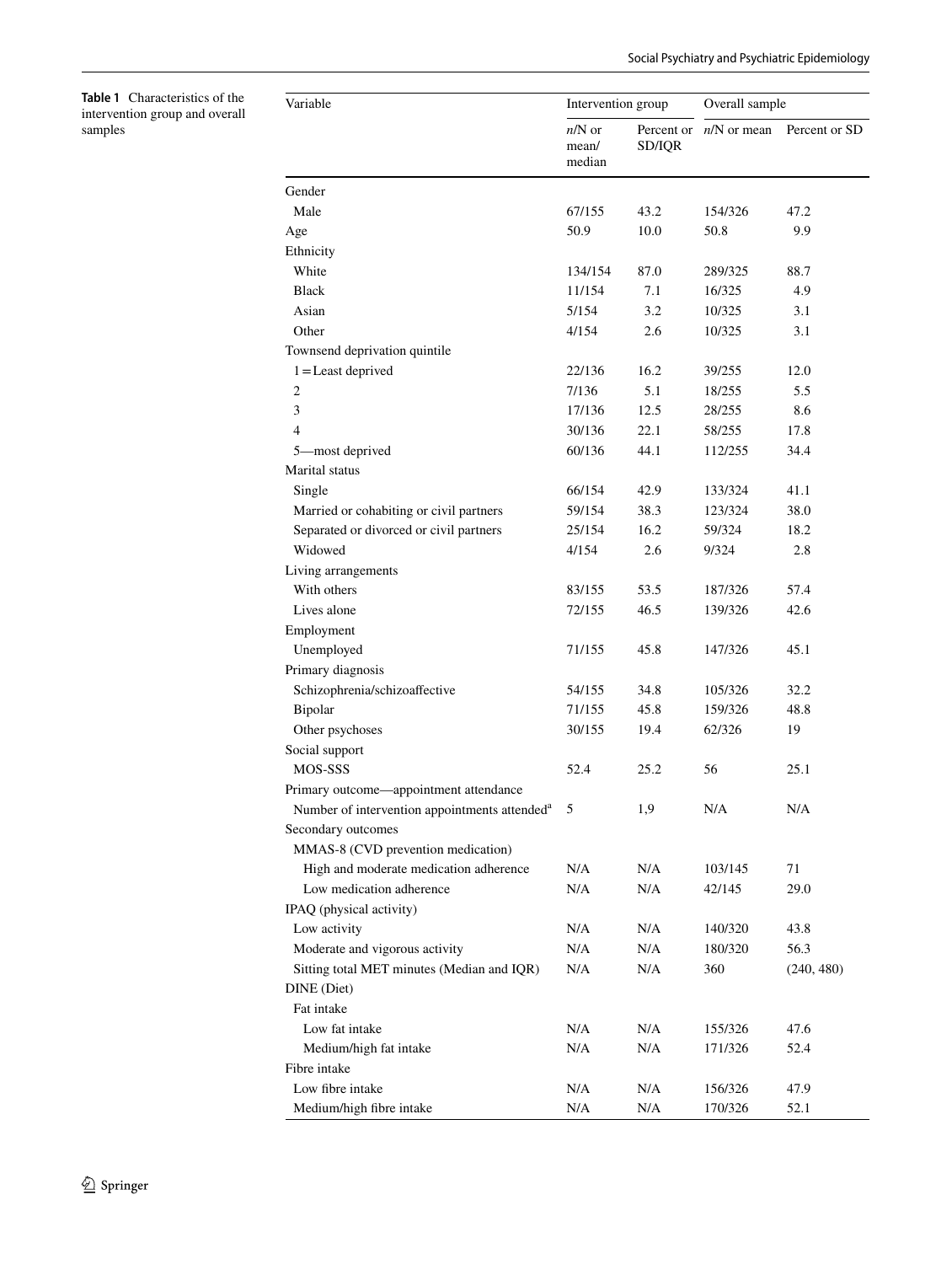| Table 1 (continued) | Variable                                   | Intervention group          |                      | Overall sample |               |
|---------------------|--------------------------------------------|-----------------------------|----------------------|----------------|---------------|
|                     |                                            | $n/N$ or<br>mean/<br>median | Percent or<br>SD/IOR | $n/N$ or mean  | Percent or SD |
|                     | Unsaturated fat intake                     |                             |                      |                |               |
|                     | Low unsaturated fat intake                 | N/A                         | N/A                  | 16/326         | 4.9           |
|                     | Medium/high unsaturated fat intake         | N/A                         | N/A                  | 310/326        | 95.1          |
|                     | AUDIT (Alcohol)                            |                             |                      |                |               |
|                     | Low risk drinkers                          | N/A                         | N/A                  | 247/326        | 75.8          |
|                     | Moderate, high risk or possible dependence | N/A                         | N/A                  | 79/326         | 24.2          |
|                     | Smoking status                             |                             |                      |                |               |
|                     | Non-smoker                                 | N/A                         | N/A                  | 166/325        | 51.1          |
|                     | Current smoker                             | N/A                         | N/A                  | 159/325        | 48.9          |

<sup>a</sup>median and interquartile range (IQR) reported

support and attendance at primary care appointments. For a one-point increase in score on the MOS-SSS, the rate of appointments attended increased by 0.5% (incident rate ratio=1.005, 95% CI 1.000–1.011, *p*=0.05).

When age and sex were entered into the model, the association between social support and attendance at primary care appointments was attenuated and no longer signifcant (IRR=1.005, 95% CI 0.999–1.010, *p*=0.09). This remained non-signifcant when all demographic variables (sex, age, ethnicity, psychiatric diagnosis, deprivation and employment) were entered into the fully adjusted model (IRR=1.003, 95% CI 0.998–1.009, *p*=0.25).

#### **Perceived social support and secondary outcomes**

The unadjusted random effects logistic regression analysis found that for a one-point increase in perceived social support, the odds of being in the moderate/high adherence to medication group compared to the low adherence group increased by 3.9% (OR=1.039, 95% CI 1.018–1.060,  $p < 0.001$ ). The association remained when adjusted for sex and age (OR=1.041, 95% CI 1.019–1.063, *p*<0.001) and when fully adjusted for sex, age, ethnicity, psychiatric diagnosis, deprivation and employment ( $OR = 1.042$ , 95% CI  $1.015-1.070, p=0.002$ .

There was no signifcant association between social support and physical activity in the unadjusted analysis or in the analysis adjusted for sex and age; however, when sex, age, ethnicity, psychiatric diagnosis, deprivation and employment were entered into the model, the association became signifcant (OR=0.989, 95% CI 0.978–1.000; *p*=0.05).

No signifcant associations were detected between perceived social support and any other secondary outcomes (sedentary behaviour, diet, alcohol use, or smoking). The results of the unadjusted and adjusted analyses can be found in Table [2](#page-7-0).

#### **Discussion**

We found an association between perceived social support and attendance at primary care intervention appointments showing that each 1% increase in perceived social support was associated with a 0.5% increase in appointment attendance (IRR = 1.005;  $p = 0.05$ , 95% CI 1.000–1.011). Thus for every 10-point increase on the MOS-SSS (equivalent to a 10% diference on the scale), the attendance appointment rate was expected to increase by 5%. When sex, age, ethnicity, diagnosis, deprivation and employment were entered into the model, each 1% increase in perceived social support was associated with a 0.3% increase in appointment attendance and was no longer significant (IRR =  $1.003$ ;  $p = 0.25$ , 95% CI 0.998–1.009).

We identifed an association between perceived social support and adherence to CVD medication. The odds of being in the moderate/high medication adherence group compared to the low adherence group increased by 3.9% with each 1% increase in perceived social support (OR=1.039; *p*<0.001, 95% CI 1.018–1.060). This association remained signifcant when all demographic variables where entered into the model (OR = 1.042;  $p = 0.002$ , 95% CI 1.015–1.070). There was no association between social support and physical activity in the unadjusted analysis or the analysis adjusted for sex and age, however, in the fully adjusted analysis, the result became signifcant, with higher perceived social support associated with lower odds of being in the moderate/vigorous activity group compared to the low physical activity group (OR=0.989, 95% CI 0.978–1.000;  $p=0.05$ ). This association should be treated with caution and would need confrming in further work. No association was found between perceived social support and sedentary behaviour, diet, alcohol use or smoking status.

The fndings highlight the potential importance of involving supportive others in CVD medication adherence and in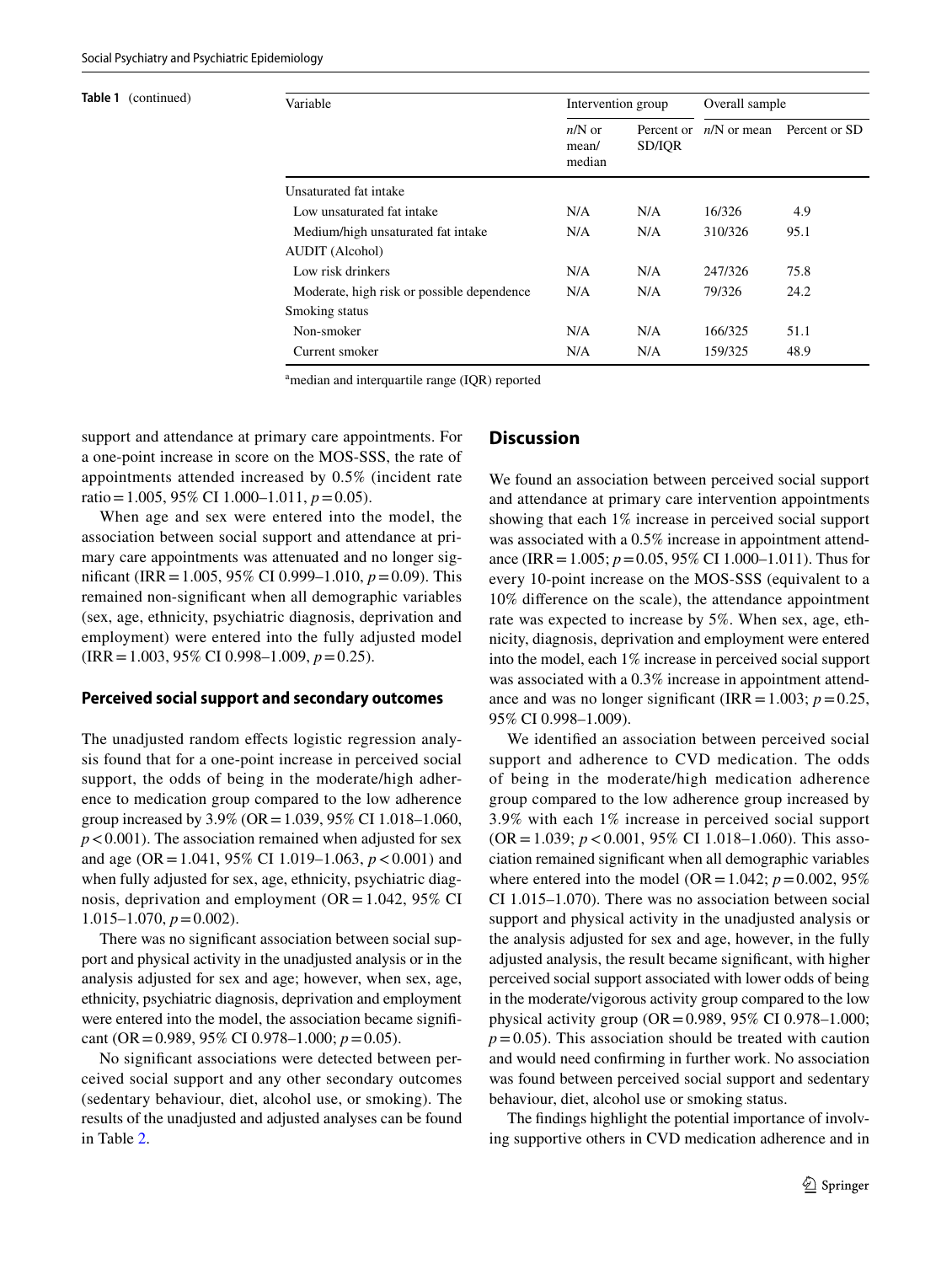|                                     | (MMAS-8)<br>$n = 145$                     | Medication adherence IPAQ physical activity<br>$n = 320$ | IPAQ time spent<br>$n = 322$<br>sitting | DINE score fat<br>$n = 326$              | <b>DINE</b> score fibre<br>$n = 326$ | unsaturated fat<br><b>DINE</b> score<br>$n = 326$                                                                                                                             | <b>AUDIT</b> score<br>$n = 326$ | Current smoker<br>$n = 325$ |
|-------------------------------------|-------------------------------------------|----------------------------------------------------------|-----------------------------------------|------------------------------------------|--------------------------------------|-------------------------------------------------------------------------------------------------------------------------------------------------------------------------------|---------------------------------|-----------------------------|
| Jnadjusted<br>analysis <sup>b</sup> | $1.039, (1.018 - 1.060;$<br>$p < 0.001$ ) | $0.993, (0.984 - 1.002;$<br>$p=0.13$                     | $1.003, (0.993 - 1.013;$<br>$p = 0.56$  | 1.000, $(0.990 - 1.009)$ ;<br>$p = 0.91$ | $p=0.47$                             | $1012$ ; $1012$ ; $1012$ ; $1002$ , $0000$ ; $0.0001$ , $0.0001$ ; $0.0000$ ; $0.0000$ ; $0.0000$ ; $0.0000$ ; $0.0000$ ; $0.00000$ ; $0.000000$ ; $0.00000000$<br>$p = 0.87$ | $p=0.43$                        | $p = 0.22$                  |
| sex and age                         | .041, (1.019-1.063;                       | $0.993, 0.998 - 1.002;$                                  | $1.003, (0.993 - 1.013;$                | $0.999, (0.999 - 1.008;$                 | 1.003, $(0.994 - 1.012)$ ;           | performed <sup>a</sup>                                                                                                                                                        | $.004, (0.993 - 1.015;$         | 1.005, $(0.996 - 1.004)$    |
| Adjusted for                        | $p < 0.001$ )                             | $p=0.14$                                                 | $p=0.56$                                | $p = 0.83$                               | $p=0.55$ )                           | Analysis not                                                                                                                                                                  | $p=0.51$ )                      | $p=0.30$                    |
| Fully adjusted                      | $1.042, (1.015 - 1.070;$                  | $0.989, 0.978 - 1.000;$                                  | $1.005, (0.993 - 1.017;$                | $0.996, (0.985 - 1.008;$                 | $0.998, 0.987 - 1.009;$              | performed <sup>a</sup>                                                                                                                                                        | $.004, (0.991 - 1.017)$         | $1.002, (0.991 - 1.013;$    |
| analyses <sup>"</sup>               | $p = 0.002$                               | $p = 0.05$                                               | $p = 0.41$                              | $p = 0.54$                               | $p=0.73$                             | Analysis not                                                                                                                                                                  | $p = 0.58$                      | $p = 0.68$                  |

<span id="page-7-0"></span> $\stackrel{\mathbb{Z}}{=}$  Springer

Data are change in each outcome variable (odds ratio) for a one-point increase in perceived social support as measured by the MOS-SSS (95% CI; p value) Data are change in each outcome variable (odds ratio) for a one-point increase in perceived social support as measured by the MOS-SSS (95% CI; p value) Due to the small number of participants categorised in the low unsaturated fat intake group (16/326), it was not possible to conduct the adjusted analyses dDue to the small number of participants categorised in the low unsaturated fat intake group (16/326), it was not possible to conduct the adjusted analyses Fully adjusted models include sex, age, ethnicity, psychiatric diagnosis, deprivation and employment status cFully adjusted models include sex, age, ethnicity, psychiatric diagnosis, deprivation and employment status alcohol use disorders identifcation test alcohol use disorders identification test

identifying those who have low social support to help pre vent disengagement and non-adherence to treatments. Social support may be particularly beneficial for supporting health behaviours that do not require supportive others to make signifcant changes to their own behaviour. Support with physical activity, diet, alcohol use and smoking may require changes in behaviour by both the participant and the person supporting them, and participants may therefore receive less support from others for changing these behaviours. It may, therefore, be less likely that social support has an impact on these particular health behaviours compared to medication adherence and appointment attendance which do not require changes in behaviour by the supportive other beyond moni toring and encouragement. The association between social support and medication adherence could also be explained via provision of practical assistance for medication taking such as supervision, monitoring or prescription collection on behalf of the patient [\[59](#page-10-24)] as well as approval from others of medication taking, which has been found to be important for adherence to smoking cessation medication in people with SMI  $[60]$  $[60]$ . The lack of association between perceived social support

and physical activity, diet, smoking and alcohol use mirrors fndings from previous studies in people with SMI [\[27](#page-9-25), [28,](#page-9-26) [30](#page-9-28), [32](#page-9-30), [61](#page-10-26)]. Research with the general population has, how ever, shown that higher perceived social support is related to increased participation in healthy lifestyle activities [[62](#page-10-27) –[64](#page-10-28)]. The discrepancy between SMI and non-SMI populations could be because perceived social support has less impact on physical health outcomes in people with SMI, or that alter native measures of social support are more important e.g., received support, the number of people in the social network or peer support/support from professionals. The mechanisms for this are, however, unclear and require further research.

# **Strengths, limitations and directions for future research**

This was the frst-known study seeking to identify an asso ciation between perceived social support and adherence to CVD risk-reducing medication, attendance at CVD healthpromoting intervention appointments and participation in CVD health behaviours in people with SMI and raised CVD risk factors in a UK primary care setting. We selected vali dated questionnaires used in previous studies with people with SMI and in primary care.

The inclusion and exclusion criteria were originally designed for an interventional study aimed at reducing CVD risk as primary prevention, therefore those who did not have modifable risk factors or who had pre-existing CVD, were excluded from the sample. Given that people with SMI are at an increased risk of CVD [ [2](#page-9-1)], it would be important for future studies to include those with a diagnosis of CVD as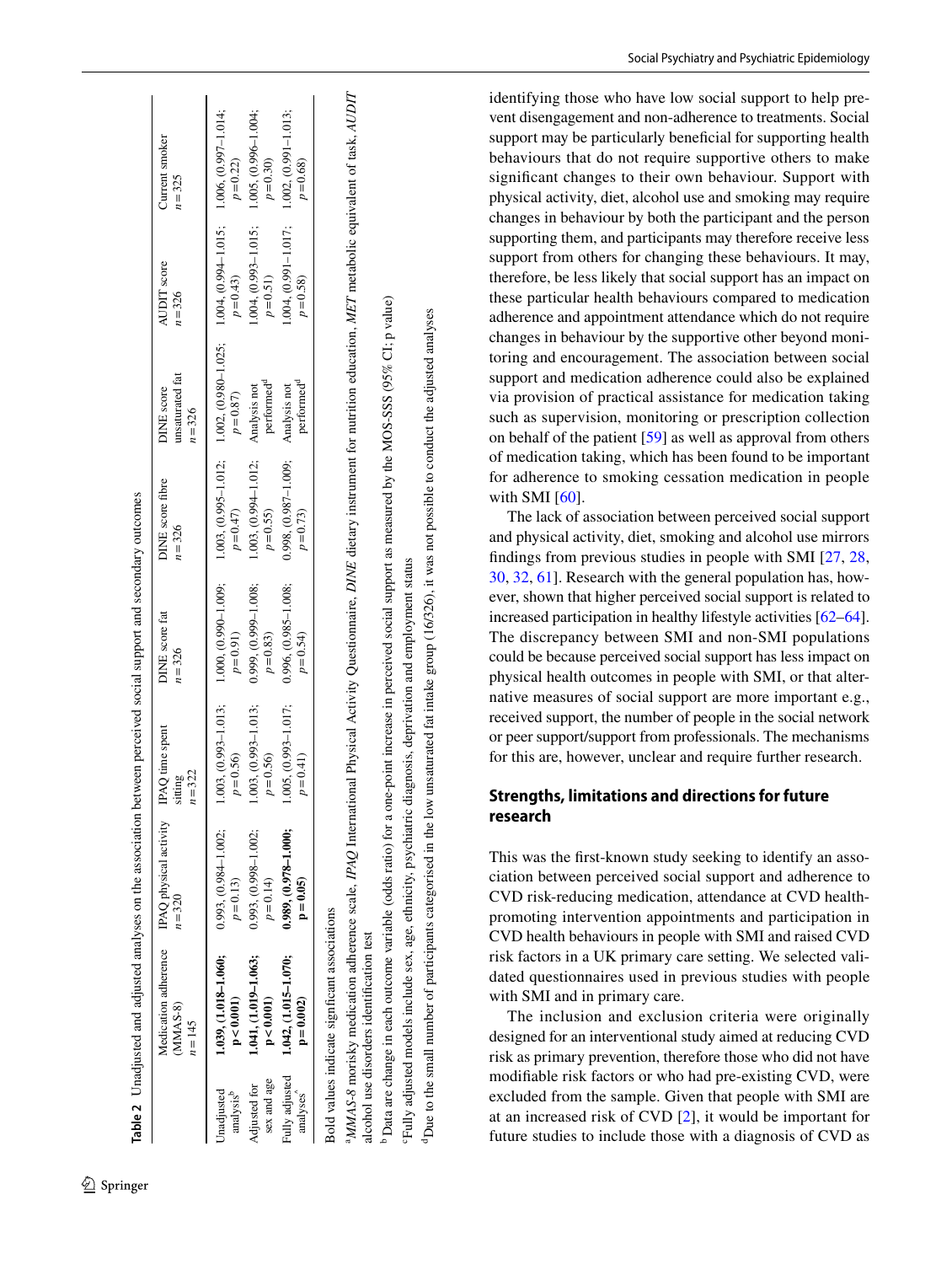well as those who have yet to develop CVD risk factors to ensure that the results are generalisable to all people with SMI.

The primary outcome was attendance at primary care CVD risk reduction intervention appointments developed for the PRIMROSE research trial [[33,](#page-9-31) [34\]](#page-9-32). While those who participate in research may not necessarily be representative of the population being studied; this study sample was drawn from 76 GP practices across diverse rural and urban settings in England. Also, attendance at research intervention appointments might not be the same as routine clinical care and research participants may be more motivated to attend. The intervention appointments were, however, delivered by practice nurses and HCAs working in GP practices providing CVD risk reduction advice and support in a clinical practice setting, rather than researchers employed on the study.

The fnding that perceived social support was associated with attendance at PRIMROSE intervention appointments in the unadjusted but not adjusted analyses requires further exploration. The analysis may have been underpowered to detect a diference when multiple variables were added into the model, or there may be no true association between social support and appointment attendance once variables such as sex and age are taken into account.

The sample size for the study may not have been large enough to detect an association between social support and CVD risk-reducing health behaviours. The sample size only permitted inclusion of a small number of confounding variables, and multiple testing of secondary outcomes may have increased the risk of chance fndings e.g., for adherence. The results for secondary outcomes should therefore be interpreted with caution and should be replicated in further research. There may have been additional confounding variables present that were not measured in the dataset. Variables such as level of education, socioeconomic status, severity of symptoms and negative symptoms are plausible factors that may infuence perceived social support and participation in CVD risk-reducing behaviours.

Future work could assess the relationship between perceived social support and objective measures of health behaviours rather than self-report measures, and should aim to recruit a larger sample. Fewer inclusion criteria could be applied so that people with SMI with fewer CVD risk factors can be studied (e.g., those who are smokers or obese but who do not necessarily have raised cholesterol levels). Longitudinal analyses may also provide additional insights into the direction of associations.

To date, a number of recent studies in the feld have tested the efectiveness of behavioural interventions on CVD health outcomes in SMI populations, few of which were superior to routine care on reducing CVD risk factors such as weight, smoking, HBA1c or cholesterol [[35,](#page-10-0) [65](#page-10-29), [66](#page-10-30)]. It may be that including a social support component would increase the uptake and adherence within these interventions, and further research is needed to clarify what form this should take, and to test its efectiveness. Further work is needed to identify efective intervention components that tackle the increasing health inequalities that people with SMI face in terms of their cardiovascular morbidity and mortality [[2\]](#page-9-1).

# **Conclusion**

Social support may be an important facilitator for adherence to CVD risk-reducing medications in people with SMI. Identifying people with low social support and exploring alternative ways to support them may help prevent disengagement with services and non-adherence to treatments; however, alternative strategies may be required to increase physical activity, improve diet and reduce smoking and alcohol intake in this population.

**Acknowledgements** This paper summarises a secondary analysis of data collected as part of a National Institute for Health Research (NIHR) funded Programme Grant for Applied Research (Grant reference number RP-PG-0609-10156). The views expressed are those of the authors and not necessarily those of the sponsor, the National Health Service (NHS), the NIHR, or the Department of Health. DO is supported by the University College London Hospitals NIHR Biomedical Research Centre and DO was also in part supported by the NIHR Collaboration for Leadership in Applied Health Research and Care North Thames at Bart's Health NHS Trust. We would like to thank all Clinical Research Network research nurses, practice staf, and service users who took part in this study.

The MMAS (8-item) content, name, and trademarks are protected by US copyright and trademark laws. Permission for use of the scale and its coding is required. A license agreement is available from Donald E Morisky, 14725 NE 20th St Bellevue, WA 98007, USA; dmorisky@gmail.com.

**Author contributions** All authors contributed to the study conception and design. Data analysis was performed by AB. The frst draft of the manuscript was written by AB and all authors commented on previous versions of the manuscript. All authors read and approved the fnal manuscript.

#### **Compliance with ethical standards**

**Conflict of interest** On behalf of all authors, the corresponding author states that there is no confict of interest.

**Open Access** This article is licensed under a Creative Commons Attribution 4.0 International License, which permits use, sharing, adaptation, distribution and reproduction in any medium or format, as long as you give appropriate credit to the original author(s) and the source, provide a link to the Creative Commons licence, and indicate if changes were made. The images or other third party material in this article are included in the article's Creative Commons licence, unless indicated otherwise in a credit line to the material. If material is not included in the article's Creative Commons licence and your intended use is not permitted by statutory regulation or exceeds the permitted use, you will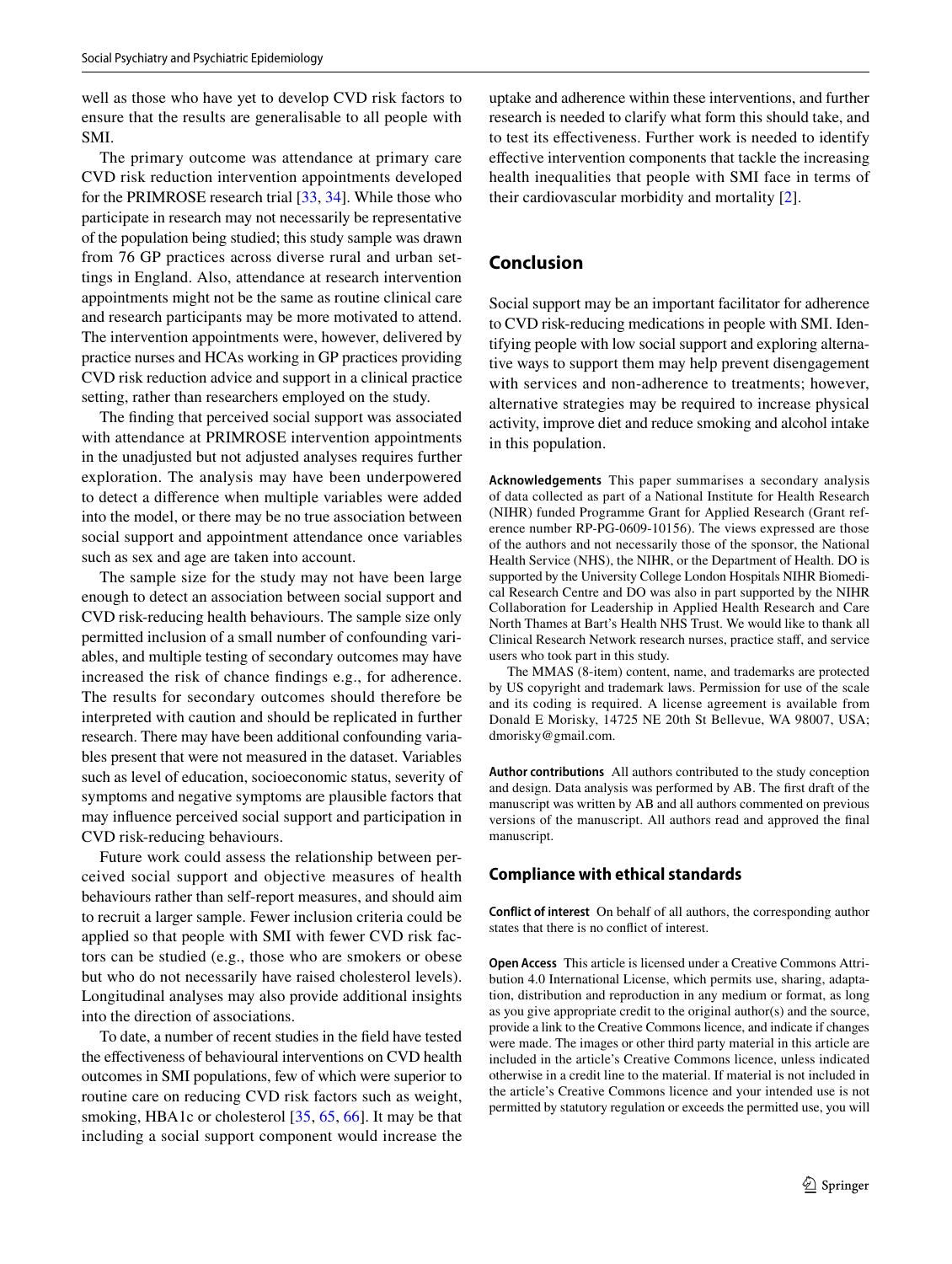need to obtain permission directly from the copyright holder. To view a copy of this licence, visit <http://creativecommons.org/licenses/by/4.0/>.

# **References**

- <span id="page-9-0"></span>1. Osborn D, Levy G, Nazareth I, Petersen I, Islam A, King MB (2007) Relative risk of cardiovascular and cancer mortality in people with severe mental illness from the united kingdoms general practice research database. Arch Gen Psychiatry 64(2):242–249
- <span id="page-9-1"></span>2. Hayes JF, Marston L, Walters K, King MB, Osborn DPJ (2018) Mortality gap for people with bipolar disorder and schizophrenia: UK-based cohort study 2000–2014. Br J Psychiatry 211(3):175–181
- <span id="page-9-2"></span>3. Filik R, Sipos A, Kehoe PG, Burns T, Cooper SJ, Stevens H et al (2006) The cardiovascular and respiratory health of people with schizophrenia. Acta Psychiatr Scand 113(4):298–305
- <span id="page-9-3"></span>4. McCreadie R (2002) Use of drugs, alcohol and tobacco by people with schizophrenia: case–control study. Br J Psychiatry 181(4):321–325
- <span id="page-9-4"></span>5. Schizophrenia and diabetes 2003 expert consensus meeting (2004) Dublin, 3-4 October 2003: consensus summary. Br J Psychiatry 184(47):s112–s114
- <span id="page-9-5"></span>6. Correll CU, Robinson DG, Schooler NR, Brunette MF, Mueser KT, Rosenheck RA et al (2014) Cardiometabolic risk in patients with frst-episode schizophrenia spectrum disorders: baseline results from the raise-etp study. JAMA Psychiatry 71(12):1350–1363
- <span id="page-9-6"></span>7. Hardy S, Hinks P, Gray R (2013) Screening for cardiovascular risk in patients with severe mental illness in primary care: a comparison with patients with diabetes. J Mental Health 22(1):42–50
- <span id="page-9-7"></span>8. Osborn D, Baio G, Walters K, Petersen I, Limburg H, Raine R et al (2011) Inequalities in the provision of cardiovascular screening to people with severe mental illnesses in primary care. Schizophr Res 129(2):104–110
- <span id="page-9-8"></span>9. National Institute for Health and Care Excellence (2014) Psychosis and schizophrenia in adults: prevention and management. Clinical guideline [CG178]. Retrieved from: [https://www.nice.](https://www.nice.org.uk/guidance/cg178) [org.uk/guidance/cg178](https://www.nice.org.uk/guidance/cg178)
- <span id="page-9-9"></span>10. World Health Organization (2018) Management of physical health conditions in adults with severe mental disorders. World Health Organization, Geneva
- <span id="page-9-10"></span>11. Royal College of Psychiatrists (2014) Report of the second round of the National Audit of Schizophrenia (NAS). Healthcare Quality Improvement Partnership, London
- <span id="page-9-11"></span>12. Holt-Lunstad J, Smith TB, Layton JB (2010) Social relationships and mortality risk: a meta-analytic review. PLoS Med 7(7):e1000316
- <span id="page-9-12"></span>13. Wheeler A, Beltrame J, Tucker G, Air T, Ling L-H, Schrader G (2012) Depression and 5-year mortality in patients with acute myocardial infarction: analysis of the IDACC database. Aust N Z J Psychiatry 46(7):669–675
- <span id="page-9-13"></span>14. Loprinzi PD, Ford MA (2018) Efects of social support network size on mortality risk: considerations by diabetes status. Diabetes Spectr 31(2):189–192
- <span id="page-9-14"></span>15. Yang YC, Boen C, Mullan HK (2015) Social relationships and hypertension in late life: evidence from a nationally representative longitudinal study of older adults. J Aging Health 27(3):403–431
- <span id="page-9-15"></span>16. Cohen S, Wills TA (1985) Stress, social support, and the buffering hypothesis. Psychol Bull 98(2):310–357
- <span id="page-9-16"></span>17. Cobb SMD (1976) Social support as a moderator of life stress. Psychosom Med 38(5):300–314
- <span id="page-9-17"></span>18. Cohen AN, Hammen C, Henry RM, Daley SE (2004) Efects of stress and social support on recurrence in bipolar disorder. J Afect Disord 82(1):143–147
- <span id="page-9-18"></span>19. San L, Bernardo M, Gómez A, Martínez P, González B, Peña M (2013) Socio-demographic, clinical and treatment characteristics of relapsing schizophrenic patients. Nord J Psychiatry 67(1):22–29
- <span id="page-9-19"></span>20. Rabinovitch M, Cassidy C, Schmitz N, Ridha J, Malla A (2013) The infuence of perceived social support on medication adherence in frst-episode psychosis. Can J Psychiatry 58(1):59–65
- <span id="page-9-20"></span>21. Magura S, Rosenblum A, Fong C (2011) Factors associated with medication adherence among psychiatric outpatients at substance abuse risk. Open Addict J 4:58–64
- <span id="page-9-21"></span>22. Fogarty M, Happell B (2005) Exploring the benefts of an exercise program for people with schizophrenia: a qualitative study. Issues Mental Health Nurs 26(3):341–351
- 23. Firth J, Carney R, Jerome L, Elliott R, French P, Yung AR (2016) The efects and determinants of exercise participation in frst-episode psychosis: a qualitative study. BMC Psychiatry 16:36
- <span id="page-9-22"></span>24. Bassilios B, Judd F, Pattison P (2014) Why don't people diagnosed with schizophrenia spectrum disorders (SSDs) get enough exercise? Australas Psychiatry 22(1):71–77
- <span id="page-9-23"></span>25. Hefner JL, Watson NL, McClure JB, Anthenelli RM, Hohl S, Bricker JB (2018) "I smoke like this to suppress these issues that are faws of my character": challenges and facilitators of cessation among smokers with bipolar disorder. J Dual Diagn 14(1):32–39
- <span id="page-9-24"></span>26. Aschbrenner KA, Naslund JA, Gill L, Hughes T, O'Malley AJ, Bartels SJ et al (2017) Qualitative analysis of social network infuences on quitting smoking among individuals with serious mental illness J Mental. Health 28(5):475–481
- <span id="page-9-25"></span>27. Daumit GLMDMHS, Goldberg RWP, Anthony C, Dickerson FP, Brown CHP, Kreyenbuhl JPP et al (2005) Physical activity patterns in adults with severe mental illness. J Nerv Mental Dis 193(10):641–646
- <span id="page-9-26"></span>28. Leas L, Mccabe M (2007) Health behaviors among individuals with schizophrenia and depression. J Health Psychol 12(4):563–579
- <span id="page-9-27"></span>29. Arbour-Nicitopoulos KP, Duncan MJ, Remington G, Cairney J, Faulkner GE (2017) The utility of the health action process approach model for predicting physical activity intentions and behavior in schizophrenia. Front Psychiatry 8:135
- <span id="page-9-28"></span>30. Ferron J, Brunette M, He X, Xie X, McHugo G, Drake R (2011) Course of smoking and quit attempts among clients with co-occurring severe mental illness and substance use disorders. Psychiatr Serv 62(4):353–359
- <span id="page-9-29"></span>31. Brunette MF, Ferron JC, Aschbrenner KA, Pratt SI, Geiger P, Kosydar S (2019) Attitudes about smoking cessation treatment, intention to quit, and cessation treatment utilization among young adult smokers with severe mental illnesses. Addict Behav 89:248–255
- <span id="page-9-30"></span>32. Schofeld N, Quinn J, Haddock G, Barrowclough C (2001) Schizophrenia and substance misuse problems: a comparison between patients with and without signifcant carer contact. Soc Psychiatry Psychiatr Epidemiol 36(11):523–528
- <span id="page-9-31"></span>33. Seo M-A, Min S-K (2005) Development of a structural model explaining medication compliance of persons with schizophrenia. Yonsei Med J 46(3):331–340
- <span id="page-9-32"></span>34. Osborn D, Burton A, Walters K, Nazareth I, Heinkel S, Atkins L et al (2016) Evaluating the clinical and cost efectiveness of a behaviour change intervention for lowering cardiovascular disease risk for people with severe mental illnesses in primary care (PRIMROSE study): study protocol for a cluster randomised controlled trial. Trials 17(1):80